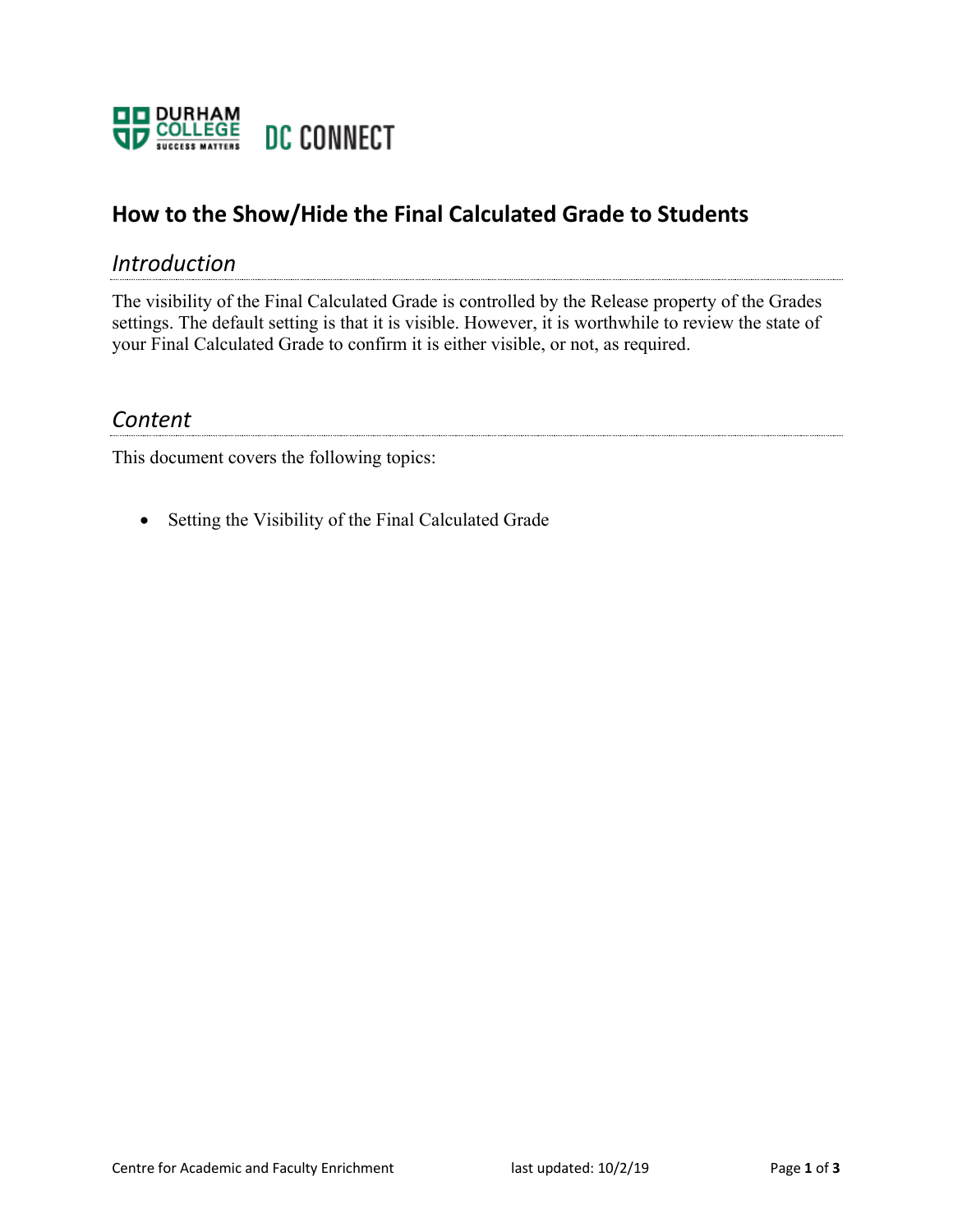To change the visible state (released/visible or unreleased/hidden) of the Final Calculated Grade, login to DC Connect, select the appropriate course and click on the **Grades** link.

|                                              | Edit Grade Item        |                | Navigate to the <b>Manage Grades</b> list and<br>select the <b>Enter Grades</b> option from the |
|----------------------------------------------|------------------------|----------------|-------------------------------------------------------------------------------------------------|
| Assignment 4 - Final Co                      | <b>Enter Grades</b>    |                | Final Calculated Grade item action menu.                                                        |
| Final Test $\vee$                            | <b>View Statistics</b> |                |                                                                                                 |
|                                              | Event Log              |                |                                                                                                 |
| Final Calculated Grade                       |                        |                | <b>OR</b>                                                                                       |
|                                              |                        |                |                                                                                                 |
| <b>Final Grades</b>                          |                        |                |                                                                                                 |
| Final Calculated Grade $\blacktriangleright$ |                        | Final Adjusted | Navigate to the <b>Enter Grades</b> table and<br>select the Grade All option from the Final     |
|                                              | Edit                   |                | Calculated Grade item action menu.                                                              |
| - 0                                          | <b>Grade All</b>       |                |                                                                                                 |
| $85\,\omega$                                 | Statistics             |                |                                                                                                 |
| $82\,\omega$                                 | Event Log              |                |                                                                                                 |

If there are checkmarks in the checkboxes of the **Release Final Calculated Grade** column, students can see their Final Calculated Grade.

|                                                                                  | Final Grades v                                               |                        |        |                            |          |                       |              |
|----------------------------------------------------------------------------------|--------------------------------------------------------------|------------------------|--------|----------------------------|----------|-----------------------|--------------|
|                                                                                  | Show details and overall feedback                            |                        |        |                            |          |                       |              |
| <b>Users</b>                                                                     |                                                              |                        |        |                            |          |                       |              |
| View By:                                                                         | Groups:<br>$\checkmark$<br>Groups<br>Group 1                 | $\checkmark$           | Apply  |                            |          |                       |              |
| Search For                                                                       | $\alpha$<br><b>Show Search Options</b>                       |                        |        |                            |          |                       |              |
|                                                                                  | <b>9</b> Set Grades<br>Add Feedback<br><b>2</b> Clear Grades | $\sum$ Email           |        | <b>P</b> Release/Unrelease |          |                       |              |
|                                                                                  |                                                              | Final Calculated Grade |        | Final Adjusted Grade       |          |                       |              |
| $\begin{pmatrix} 1 \\ 1 \end{pmatrix}$<br>Last Name . First Name, Org Defined ID | Grade                                                        | Scheme                 | Grade  | Scheme                     | Feedback | Reased                |              |
| L.                                                                               | B !Student, Demo, demo_student ↓                             | $-$ / $-$              | $\sim$ | 畐<br>≻                     | $\sim$   | No feedback provided. | $\checkmark$ |